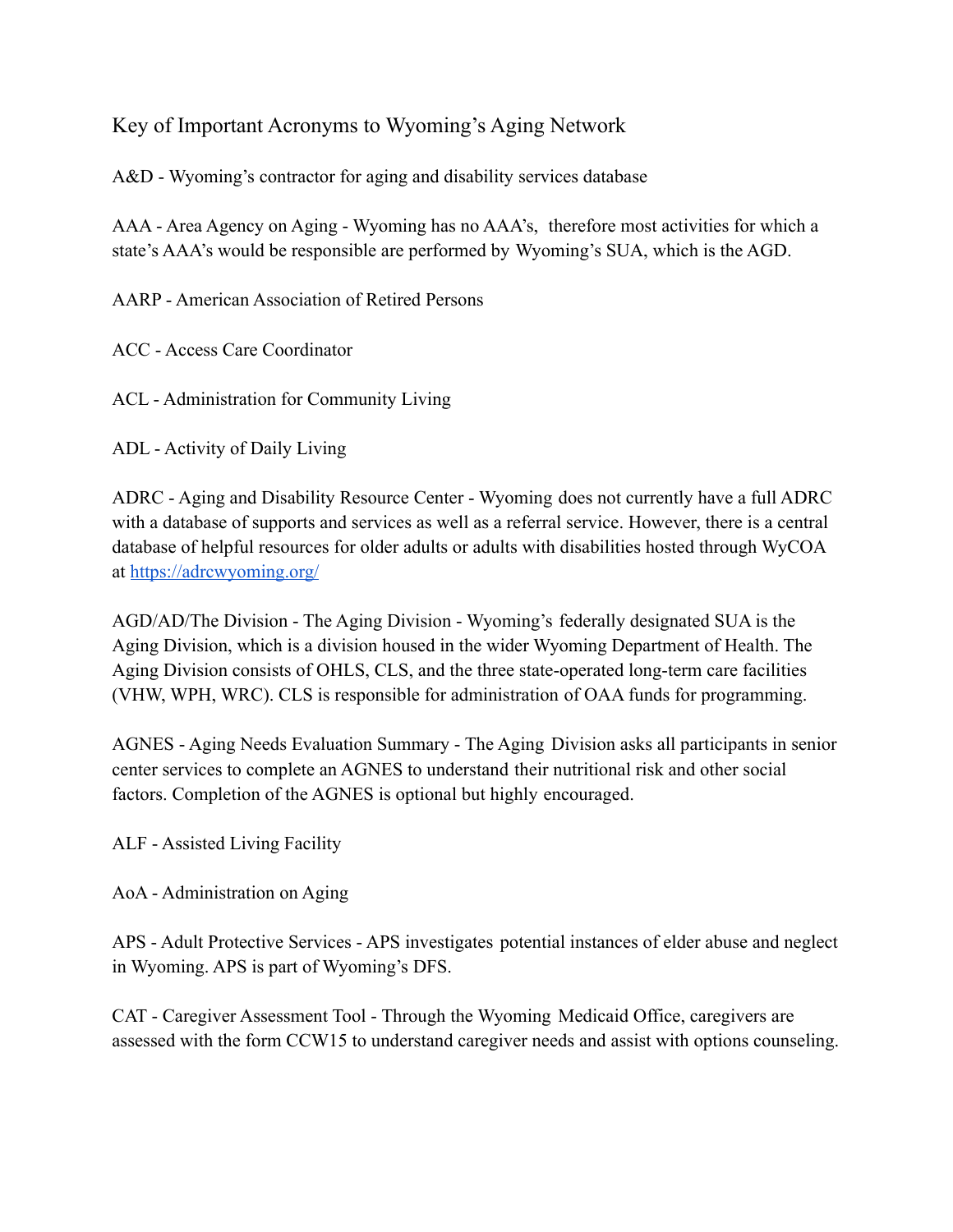CCW - Community Choices Waiver - Operated through Wyoming's Healthcare Financing Division, CCW is a HCBS for low income older adults or adults with disabilities who require SNF level of care. CCW allows people to receive community services to stay in their homes rather than transition to SNF.

CDC - Center for Disease Control

CLS - Community Living Section - The CLS is part of the Aging Division, and it is responsible for administering OAA funds to service providers. The CLS also assists with management of other community programs that are funded by Wyoming State funds to assist community-dwelling older adults.

CMS - Centers for Medicare and Medicaid Office

CNA - Certified Nursing Assistant

COVID-19 - Coronavirus disease 2019

DD - Developmental Disabilities - Services for people living with developmental disabilities are managed through the HCBS section of HCF.

DFS - Department of Family Services - Wyoming's DFS houses the APS program to investigate cases of potential abuse and neglect.

DUPRE - Policy, Research, and Evaluation - Through WDH's Administration and Support Division, DUPRE is important for conducting research and creating reports and evaluations to inform policy. DUPRE was heavily involved by the COVID-19 pandemic in 2020.

EAD - Wyoming Economic Analysis Division - The mission of the Economic Analysis Division is "to coordinate, develop, and disseminate economic & demographic research and information" for Wyoming.

ED - Emergency department or emergency room

EMS - Emergency Medical Service

FGP - Foster Grandparents Program - There are opportunities for older adults to volunteer with the community through AmeriCorps Seniors (Senior Corps). FGP is an opportunity for older adults to serve as role models to schoolchildren with exceptional needs.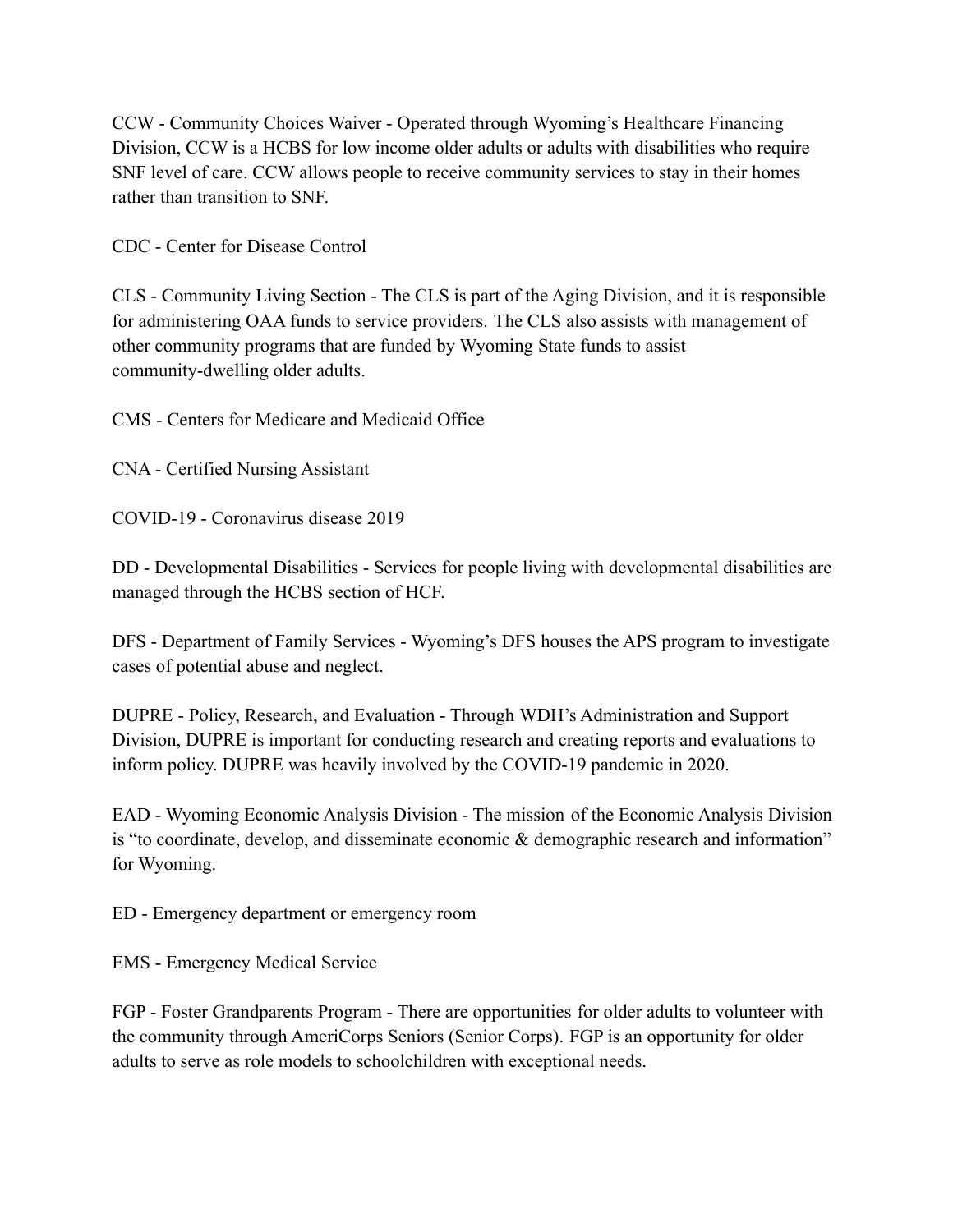HCBS - Home and Community Based Services - Broadly, home and community based services are an array of services from community organizations that people can access in their homes rather than in an institutional setting. HCBS is operated by Medicaid in the HCF.

HCF - Healthcare Financing Office - Housed in the WDH similar to the AGD, HCF oversees Wyoming's public healthcare programs, which include Wyoming Medicaid and DD.

IADL - Instrumental Activity of Daily Living

LTC - Long-Term Care - LTC is an umbrella term referring to services that can be both health or non-health- related to meet the needs of people living with chronic illnesses or disabilities who have difficulties caring for themselves for long periods of time. LTC can be provided in the home through community services (HCBS) or in a residential facility (ALF/SNF)

NAIC - National Association of Insurance Commissioners

NFCP/NFCGP/NFCSP - National Family Caregiver Support Program - This program aims to provide support to informal caregivers in their roles by assisting with respite care, connecting caregivers to support groups, and helping with providing other specific, needed services.

NGA/NoA - Notice of Grant Award

NSIP - Nutrition Services Incentive Program

OAA - Older Americans'Act

OAAPS - Older Americans Act Performance System

OAM - Older Americans Month

OHLS/HLS - Office of Healthcare Licensing and Surveys - OHLS is supported by Aging Division funding, but it operates completely independently of the Aging Division to ensure fairness. OHLS is responsible for inspecting and certifying LTC facilities and ensuring compliance with rules and regulations.

Ombudsman - Long Term Care Ombudsman

PACE - Program of All-Inclusive Care for the Elderly - Discontinued in 2020, PACE was a program focused in southeast Wyoming out of Cheyenne that sought to assist older adults in staying in their homes at a level greater than what home health services alone can provide.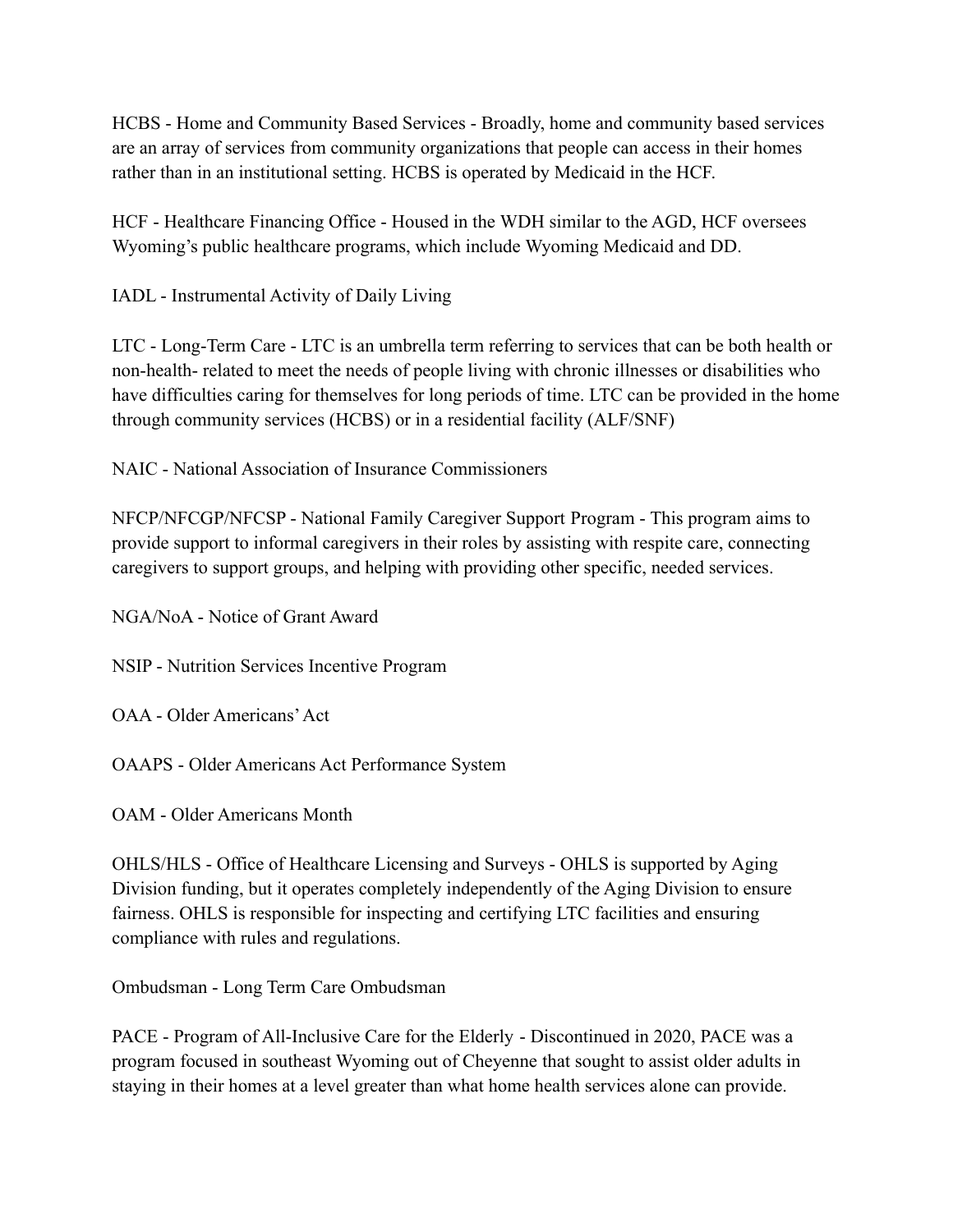PERS - Personal Emergency Response System

PHN - Public Health Nursing

QA - Quality Assurance

RN - Registered Nurse

RSVP - Retired Senior Volunteer Program - RSVP is an opportunity for older adults to volunteer in their community through AmeriCorps Seniors (Senior Corps).

RUCA code - Rural-Urban Commuting Area code

SCP - Senior Companion Program - There are opportunities for older adults to volunteer with the community through AmeriCorps Seniors (Senior Corps). SCP is an opportunity for older adults to connect with other older adults who may have difficulties with tasks of daily living.

SNAP - Supplemental Nutrition Assistance Program

SNF/NH - Skilled nursing facility or nursing home

SUA - State Unit on Aging

Title IIIB. - Supportive programs, Older Americans Act Federal Funds

Title IIIC. - Nutrition programs, Older Americans Act Federal Funds

Title IIIC1. - Congregate Meals, Older Americans Act Federal Funds

Title IIIC2. - Home Delivered Meals, Older Americans Act Federal Funds

Title IIID. - Preventative Health Grant, Older Americans Act Federal Funds

Title IIIE. - See NFCP, Older Americans Act Funds

UCEDD - University Centers for Excellence in Developmental Disabilities

UW - University of Wyoming - Located in Laramie in Albany County, UW is Wyoming's only four-year research university, and UW partners with the WDH and AGD on various projects.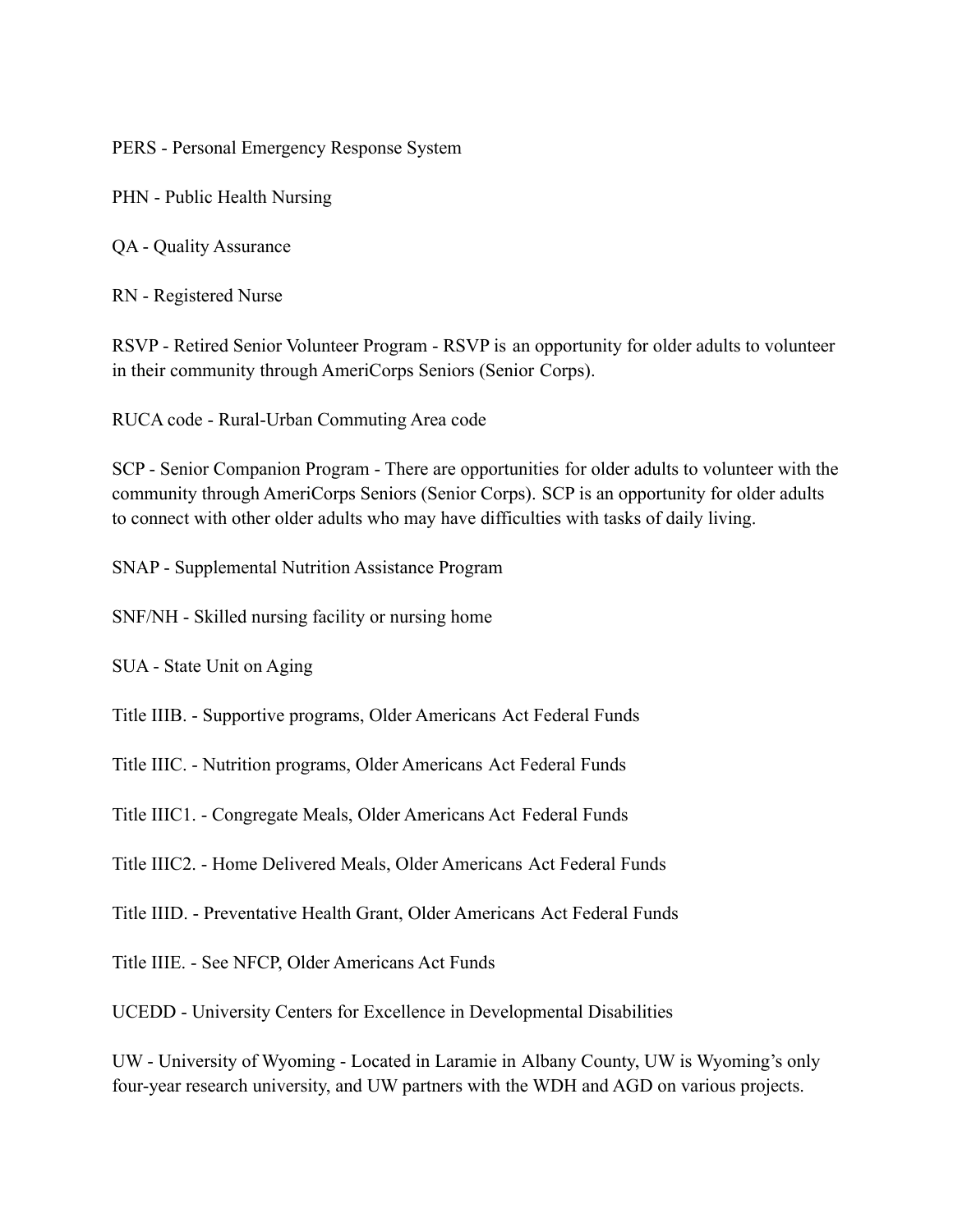VA - Veterans Administration

VHW - Veterans' Home of Wyoming - VHW is a state-operated assisted living facility for veterans located in Buffalo. It is currently under construction to build a skilled nursing facility onsite.

WASPD - Wyoming Association of Senior Project Directors - Wyoming's network of senior centers are represented on WASPD.

WDH - Wyoming Department of Health - Wyoming's SUA is housed within the Wyoming Department of Health's Aging Division. In addition to the Aging Division, other branches of the WDH are Administration and Support, Public Health Division, Behavioral Health Division, and the Healthcare Financing Division.

WEAAD - World Elder Abuse Awareness Day - Typically held in June, WEAAD is an opportunity for different organizations dedicated to protecting elder rights to raise awareness and understanding of elder abuse and neglect.

WIL - Wyoming Independent Living - WIL is an organization dedicated to providing services to help ensure that every person experience dignity, safety, health and personal independence in their lives.

WIND - Wyoming Institute for Disabilities - WIND is a unit in the College of Health Sciences and a UCEDD in the University of Wyoming. WIND assists people with developmental and other disabilities to reach full community inclusion, community membership, independence, and social participation.

WPH - Wyoming Pioneer Home - WPH is a state-operated assisted living facility located in Thermopolis, Wyoming.

WRC - Wyoming Retirement Center - WRC is a state-operated skilled nursing facility located in Basin, Wyoming.

WSSB - Wyoming Senior Services Board - WSSB is a board of eight members, one of whom is a representative of the Aging Division, which is responsible for appropriating funds to eligible senior centers.